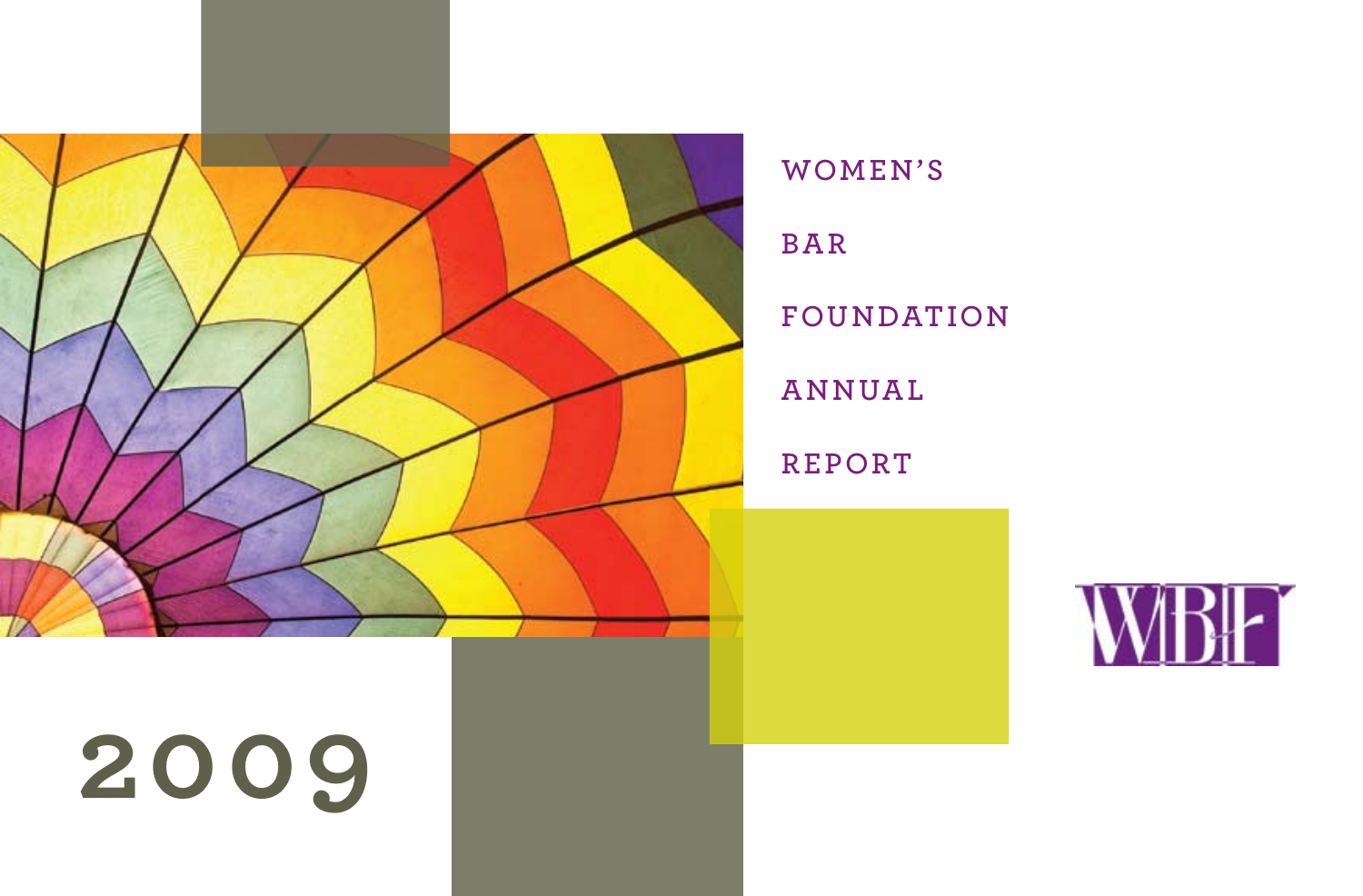to leave an abusive marriage and ensure a safe environment for her children. A woman in prison, with the help of another volunteer attorney, was able to resolve a clerical error that otherwise would have kept her in prison past the end of her sentence. Meanwhile, in the western part of the state, volunteer attorneys from the private and public sectors are attempting to level the playing field for low-income clients on the brink of homelessness. The passion and commitment of these volunteer attorneys is inspiring, and we hope that you will enjoy hearing about their successes. We also hope that you will become one of them. With five different *pro bono* projects, the WBF can use the time and talents of all.

In this extended period of economic uncertainty, we also are very grateful for the unwavering commitment demonstrated by our firm sponsors and individual donors. Our 2009 Comedy Night event exceeded our fundraising expectations, and several firms graciously provided us with space and refreshments for our highly-rated trainings. Many of the attendees at the Women's Bar Association Gala in October 2009 gener-

Why do we do what we do? As lawyers, that question crops up for most of us, sometimes repeatedly, and usually in the very early hours of the morning. In this annual report, we share some answers to that question, through the stories of the volunteer attorneys who make our projects possible, and the clients who are empowered simply by the presence of an attorney in their lives. A volunteer attorney was able to give her elderly client "peace of mind" by drafting a set of estate planning documents. A young mother, with the assistance of two volunteer attorneys, was able

Iow-income women and their families. We are only able to accomplish so much, because of the generosity of our volunteer attorneys, volunteer attorney mentors, donors and supporters. I am extremely grateful for your support as you choose the WBF for your philanthropic dollars, your firm or corporation's resources and your volunteer time. Thank you. This year marked a new Pledge Drive for the WBF. Our pledge drive served a dual purpose as we also told the stories about the accomplishments of past women lawyers – individual women

My 4 1/2 year old daughter explains to her friends that my job is to make more lawyers. I asked her why she thought I needed to make more lawyers. She said "because there are women and families that need lawyers to do more things for them because they don't have protection enough to keep them safe and other people need help in the world. The end."

Only that's not the end of the story, it's just the beginning of my story as the Executive Director of the Women's Bar Foundation (WBF). Back in 1993, a small group of women in the Women's Bar Association founded the WBF to meet the legal needs of women and children who would not otherwise have access to lawyers. Since then, our volunteers, mentors and trainers number over one thousand and have handled cases for victims of domestic violence, homeless women, families facing eviction, incarcerated women re-entering the community, and elders facing end-of-life decision making alone.

With a small hard-working staff and a dedicated and active Board, as my daughter says, together we make an important difference in the lives of

who broke barriers for women in the legal profession including: Lelia J. Robinson, the first woman admitted to the Massachusetts Bar, Blanche Braxton Hicks, the first African-American Woman Lawyer admitted to the Massachusetts Bar , Jennie Loitman Barron, the First Woman Superior Court Judge , Emma Fall Scholfield, the First women District Court Judge, and Sadie Shulman, the first Boston Municipal Court Judge.

Please help us write the next chapter of the Women's Bar Foundation and to break barriers for low income women and their families to access justice.

ously made significant on-the-spot donations. In 2009, we also launched a new three-year "Women of Action" pledge campaign, designed to honor those women of action who have worked, and are still working, to make the justice system equally accessible to all. The success of these fundraising efforts enabled us to continue providing our clients with the high level of service for which our programs have become known. We have identified our firm sponsors and our individual donors in the back pages of this report, and we take this opportunity to thank them again for their support.

Thanks also are due to our incredible staff, our committed mentoring attorneys, and our passionate training attorneys. They "walk the walk" in terms of working towards the goal to which we all aspire—the establishment of a just and equitable society. We rely on them year-in and year-out to keep the WBF true to its mission.

Having achieved some of our goals in 2009, our volunteer attorneys, staff, mentors, trainers, donors, and WBF Board members are now writing our story for 2010. We sincerely hope that you will be a part of it.

I welcome your suggestions, ideas and contributions. We need your support in these challenging economic times to continue to zealously recruit and engage volunteer attorneys, leverage private resources and raise the necessary funding to help meet the needs of low income women and their families.



## **Erin Higgins 2009 WBF President**

## **nicci meadow executive director**

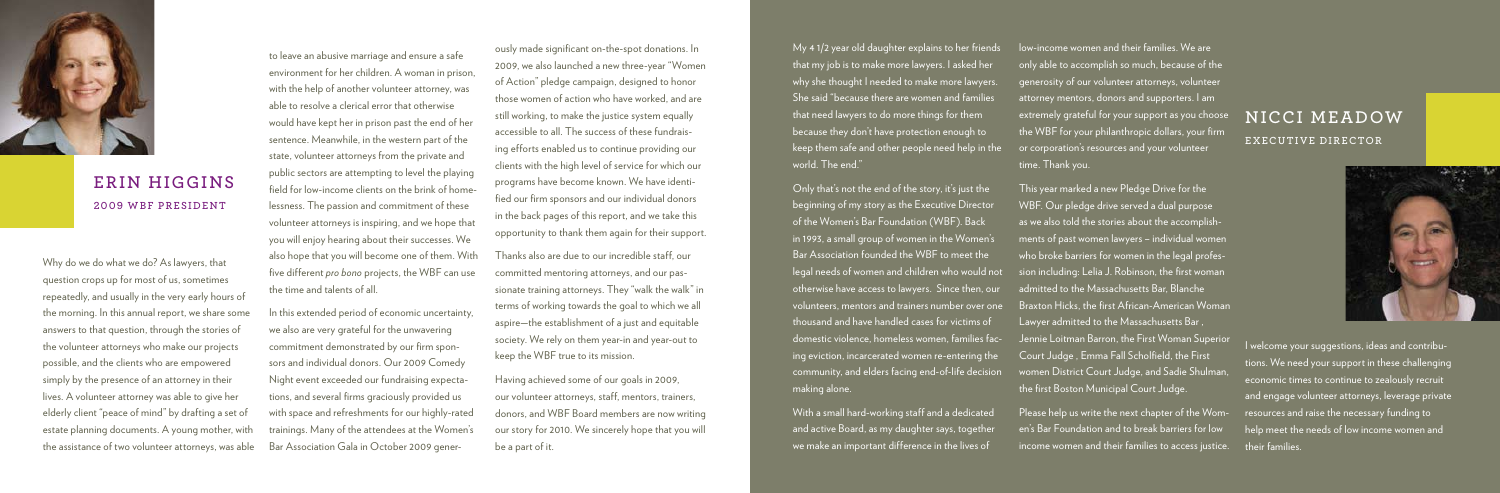The Family Law Project for Battered Women (FLP) provides high quality legal representation and assistance in family law matters to victims of domestic violence to ensure each victim's safety. By recruiting, training and mentoring *pro bono* attorneys to represent FLP clients, we maximize private sector resources. Through all of these efforts, the FLP's *pro bono* attorneys become stakeholders and advocates on issues involving domestic violence and poverty. To be eligible for services, a client must first be denied representation by a legal services organization and then her income must fall under 250% of the federal poverty guidelines (for example, \$36,425 for a family of two).This year, FLP attorneys spoke with 1,588 women about their cases. FLP staff provided immediate legal advice to 294 women and 116 women had in-person meetings with FLP staff who reviewed their documents and provided additional legal advice. The FLP's *pro bono* attorneys, with guidance from volunteer mentors, successfully handled 132 family law and restraining order cases, an 8% increase over last year. Additionally, 163 volunteer attorneys new to family law or litigation were trained in family law and domestic violence by FLP staff and more than a dozen volunteer attorney trainers.

"Jane Doe" is a 25-year old woma<br>
who was living at a domestic viole<br>
shelter with her three children after<br>
fleeing her husband who threat-<br>
ened to kill her. The children were so afraid of "Jane Doe" is a 25-year old woman who was living at a domestic violence shelter with her three children after fleeing her husband who threattheir father that the oldest would spontaneously vomit every time her father yelled. When Jane explained to her husband that their children were afraid of him, he replied, "Children should be scared of their father." The domestic violence shelter put Jane in touch with the FLP. The FLP found Jane an attorney and a paralegal from a law firm to represent her. The father hired an attorney who sought custody of the children in retaliation for Jane leaving him. In court, he argued that the children should be in his sole custody because Jane was living in a shelter. The judge was sympathetic to that argument and if Jane's attorney had not prepared so well in advance, Jane might have lost custody. Instead, Jane's attorney filed a strong

## **a family**

## **law project**

## **success**

## **story**



## **Family Law Project for battered women**

affidavit from Jane detailing the abuse as well as a lengthy memo of law on the Custodial Presumption Act. Based on these pleadings and Jane's attorney's oral argument that Jane was the primary and better caretaker for these children and should not lose custody because she fled abuse to a domestic violence shelter, the Court awarded Jane sole physical custody of the children and no visitation for the father. Jane is now living in her own apartment with her children and all are safe



from the abuser.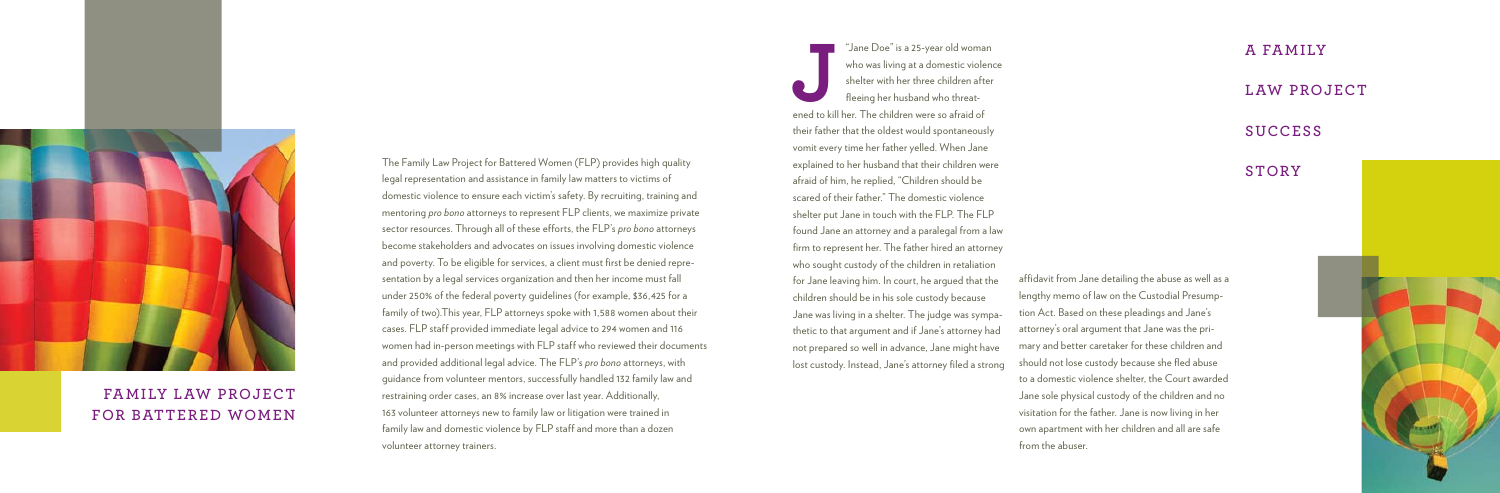The Elder Law Project's two-fold mission is to educate<br>seniors about the importance of having end-of-life<br>documents—wills, health care proxies, durable powers of<br>attorney, and living wills—and to prepare these docume<br>for l seniors about the importance of having end-of-life documents—wills, health care proxies, durable powers of attorney, and living wills—and to prepare these documents for low-income elders on a *pro bono* basis.

The ELP makes presentations to elders at senior centers and low-income elderly housing developments to explain the purpose and importance of these end-of-life-documents. Low-income seniors who are interested in having such documents prepared meet with volunteer attorneys at these sites. Once the documents have been prepared, the volunteer attorneys return to the site to have the documents executed.

The ELP held two training sessions in 2009, at which a total of 60 new volunteer attorneys were trained. Nearly a dozen experienced estate planning attorneys helped to update the training manual provided to participants and participated as speakers at the training sessions.

During 2009, Deborah Drosnin, Esq. joined the Project as the Volunteer Attorney Coordinator. This year, the ELP made presentations to seniors at six site locations in Boston, Jamaica Plain, Roslindale, and Roxbury, Massachusetts. Twenty five volunteer attorneys met with and prepared documents for 36 clients at seven locations in Boston and Cambridge.

My 68-year-old client was healthy, energetic, and full of humor. She and her sister walked a couple of miles every morning and she regularly went to a coffee shop with her girlfriends, where they would laugh for hours. She wished to bequeath items that had sentimental value, including a 62-yearold set of china, a dining room set, and jewelry. She also wished to provide for a close friend, who was like a daughter to her. Through the Elder Law Project, I assisted the client by drafting and exe cuting a customized will, power of attorney, health care proxy, and living will, in addition to describing the effects of these documents in detail.<br>SARAH ROXBURGH, ESQ.,

Shelter Legal Services and ELP VOLUNTEER ATTORNEY



As a Volunteer Attorney for the Elder Law Project, I had the opportunity to draft estate planning documents for a low-income elderly woman living in affordable housing in Boston. When I came into the building, I immediately felt welcomed by the staff and the elders. My client was very grateful to have someone listen to her concerns and provide her with legal solutions. Due to my training with the Elder Law Project, I was able to address her estate planning needs with confidence. Afterward, my client told me how much she valued the experience: "Everyone was so nice, and I really appreciated it. If I went to another lawyer, I would have had to pay, and I couldn't afford that." She added: "It gave me peace of mind." I'll long remember my client, and how pleasant and thankful she was. I'm sincerely grateful to the Elder Law Project for giving me the opportunity to use my skills to give back to the community in such a meaningful way.

Lauren Vitale, Esq., ELP Volunteer Attorney

## **Stories**

**from**

## $VOLU$

**Attorne y s**

*mmmmmmmm* 

## The

ELDER.

**LAW** 

## PROJECT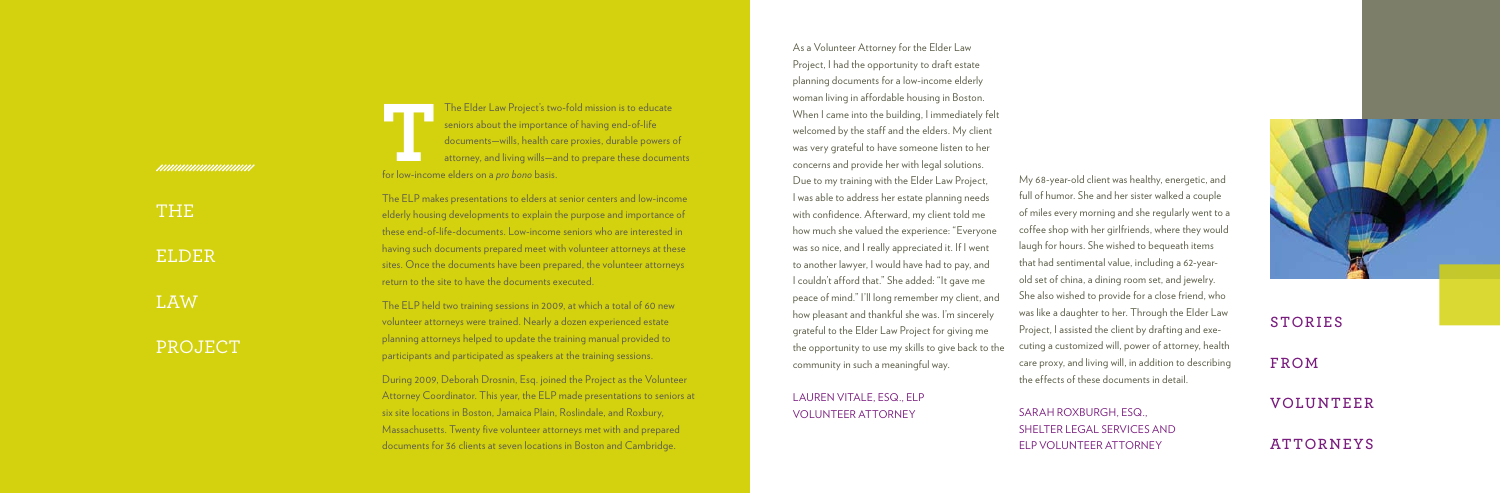The Framingham Project serves women incarcerated in Massachusetts' prisons and jails, or those who have been involved with the criminal justice system. Currently, volunteer attorneys work to clear warrants, helping women get released from prison in a timely manner or advance to a lower security classification that permits greater access to educational and programmatic opportunities while they serve their sentences. In the summer of 2009, the Framingham Project organized a CORI (Criminal Offender Record Information) sealing training. To date, volunteer attorneys have accepted nine women for representation in CORI sealing cases. Sealing a CORI removes a significant barrier to housing and employment, especially in today's difficult economy.



## **The Framingham Project for Incarcerated Women**

In addition to these direct services, the Framingham Project holds educational presentations for women in M.C.I. Framingham, the Suffolk County House of Correction, the Women's Re-entry Program of the Boston Rescue Mission, and Aid to Incarcerated Mothers (AIM). Volunteer attorneys meet with women and answer questions regarding family law, child custody, care and protection, housing, CORI, and criminal warrant clearing. With the help of several talented law students through Suffolk University's Rappaport Center, the Framingham Project is working to create a comprehensive manual that will detail major issues in each of these legal arenas. This manual will provide every volunteer attorney with the information needed to assist women prisoners.

In August 2009, I met A.L. at the Suffolk<br>County House of Corrections. A.L. was<br>a few weeks from finishing a 60-day sen-<br>tence for a probation violation and was<br>6-months pregnant. It was not her first time at the In August 2009, I met A.L. at the Suffolk County House of Corrections. A.L. was a few weeks from finishing a 60-day sentence for a probation violation and was house of corrections and she appeared resigned this would not be her last. A.L. had five open warrants in five different district courts, including a warrant for failure to appear at arraignment in Roxbury District Court and one at the BMC for failure to pay restitution she couldn't afford. Before A.L. was released from the house of corrections we were able to clear the warrant in Malden District Court, get the underlying case dismissed, and clear the warrant in Quincy District Court, where we obtained an extension of her probation. I assured the court that I would make sure A.L. had all warrants cleared if she was released that day. Though they wanted to hold her until the Commonwealth could transport her to the

remaining courts to clear the warrants, the judge offered to release A.L. to my custody if I gave the Court my word that I would personally drive A.L. to the courts that day. I had a decision to make. I knew A.L. needed someone in the justice system to believe in her and it was my turn. I made up my mind. With each warrant cleared, throughout this long process, I could see the young woman turn slowly into a more confident person—I knew I could help more. After her release, we cleared the West Roxbury warrant and were able to persuade the judge to dismiss the underlying case on A.L.'s promise that she will complete an expecting mother's program. A.L. never missed a court date. After clearing the warrant at BMC, Judge Redd reduced her restitution by half. The Roxbury case was eventually dismissed for failure to prosecute. The Quincy case was also dismissed

due in great part to A.L.'s efforts to clear the warrants and resolve her open cases in the other district courts. A.L. is now a mother to a 4-month old baby girl. After spending 6 months at St. Mary's Women and Children's Center, A.L. has moved with her baby girl to an apartment of her own. She is still paying restitution and is enrolled in a GED program. A.L. has taken the initiative to take back control of her life and is looking ahead with hopeful eyes. I believe that the WBF gave A.L. the chance she deserved; the break she was waiting for.

Ariatna Villegas-Vazquez, Esq. WBF Framingham Project Volunteer Attorney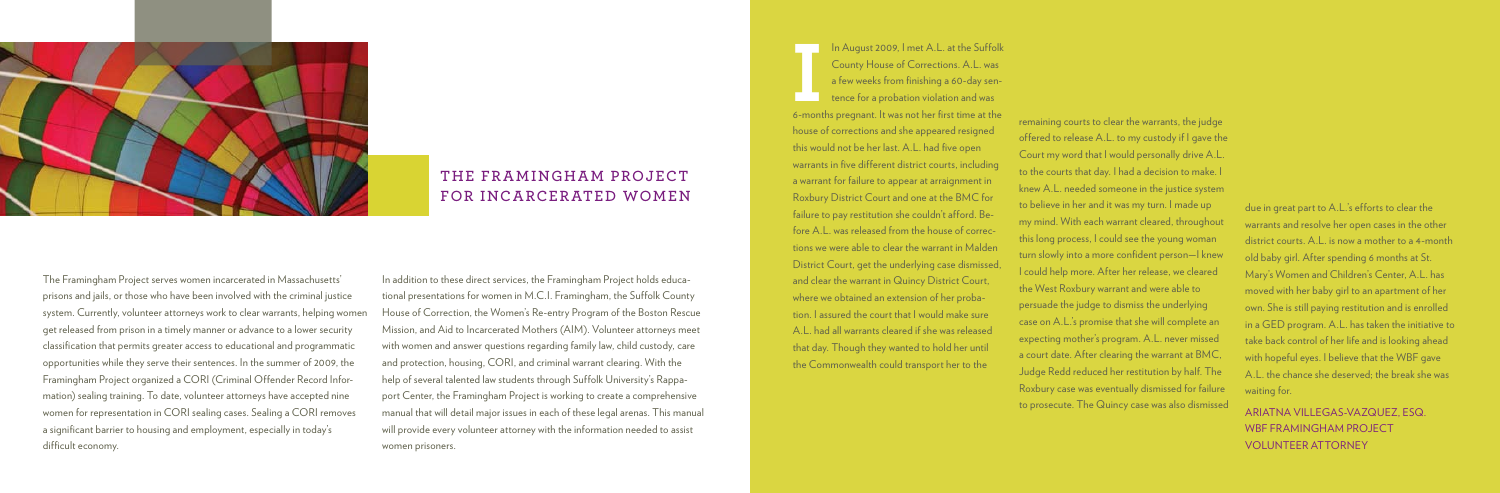WOMEN'S **LUNCH PLACE** 

*munummunum* 

PROJECT

## **Hampden County Housing Court Project**

The WBF began partnering with the Women's Lunch Place<br>
in 1993 to help meet the legal needs of its guests, primarily<br>
low-income homeless women, victims of violence, or women<br>
suffering from mental health problems and addi in 1993 to help meet the legal needs of its guests, primarily low-income homeless women, victims of violence, or women suffering from mental health problems and addiction. The women. Many face complicated legal problems which become obstacles to meeting their basic daily needs. Many also have limited ability to understand the legal issues they are facing. Without legal advocacy, many of the women are left to navigate the complex judicial system alone, often with unsuccessful results. In 2009, the WBF helped to re-structure the Women's Lunch Place Project's internal advocacy program, which had suffered budget cuts in the recession. The WBF's volunteer attorneys shared information and legal resources and conducted legal training for the WLP staff and made presentations on a variety of legal topics to guests. The WBF also convened a panel of attorneys with expertise in housing, government benefits, criminal law, personal injury law, employment law, family law, mental health law, and bankruptcy law to provide telephone guidance to staff to help spot legal issues and make referrals to legal resources on behalf of its guests. WBF Volunteer Attorney Nikki Stewart, who joined the Project in 2009, is currently coordinating the Project for the WBF. The WBF also collaborated with the Volunteer Lawyers Project to enhance the WLP's internal legal advocacy services. Additionally, members of the WBF's Board of Trustees volunteered at the WLP to help provide meals and distribute clothing to guests to become more familiar with the direct operations of the WLP.

The Hampden County Housing Court Project provided free legal services for 36 litigants this year who were facing either eviction or loss of their home and who did not have financial means to retain the services of an attorney. The Project was created in response to the Hampden County Housing Court's plea to local attorneys to help reduce the number of unrepresented people in Housing Court. The attorneys involved in the project have represented hundreds of clients since its inception in eviction matters before the Western Division of the Housing Court. As part of a "Celebrate *Pro Bono*" reception in October 2009 honoring the *pro bono* legal work of attorneys across western Massachusetts, the Women's Bar Foundation honored the project's partners including MassMutual Financial Group, the law firm of Heisler, Feldman, McCormick & Garrow, P.C., the Massachusetts Justice Project, and the Hampden County Bar Association. The collaboration is an example of the difference that the combined resources of the private and public sectors can make in the lives of people in need. Each year, these partners devote countless hours to the representation of low-income tenants and landlords appearing in the Hampden County Housing Court.



I met my client in Court on eviction day. She was there with her husband and their four very young children. When I met her she was already in mediation and prepared to sign a voluntary eviction agreement to move out within 30 days and was going to repay all her withheld rent. However, she and her family had spent the entire winter without heat and she had with her a Board of Health report reflecting numerous other significant state sanitary code violations. After I appeared as her *pro bono* lawyer through the Women's Bar Foundation project, we reached an agreement that allowed the tenants to continue to live in the apartment. In light of all the code violations, the landlord waived the back rent he claimed was owed and he was required to make all the necessary repairs so that the apartment was safe and in compliance with the state sanitary code, My client was not required to resume paying rent for an additional three months until all those repairs were completed.

Suzanne Garrow, Esq. WBF Hampden County Housing Court Project Volunteer's Testimony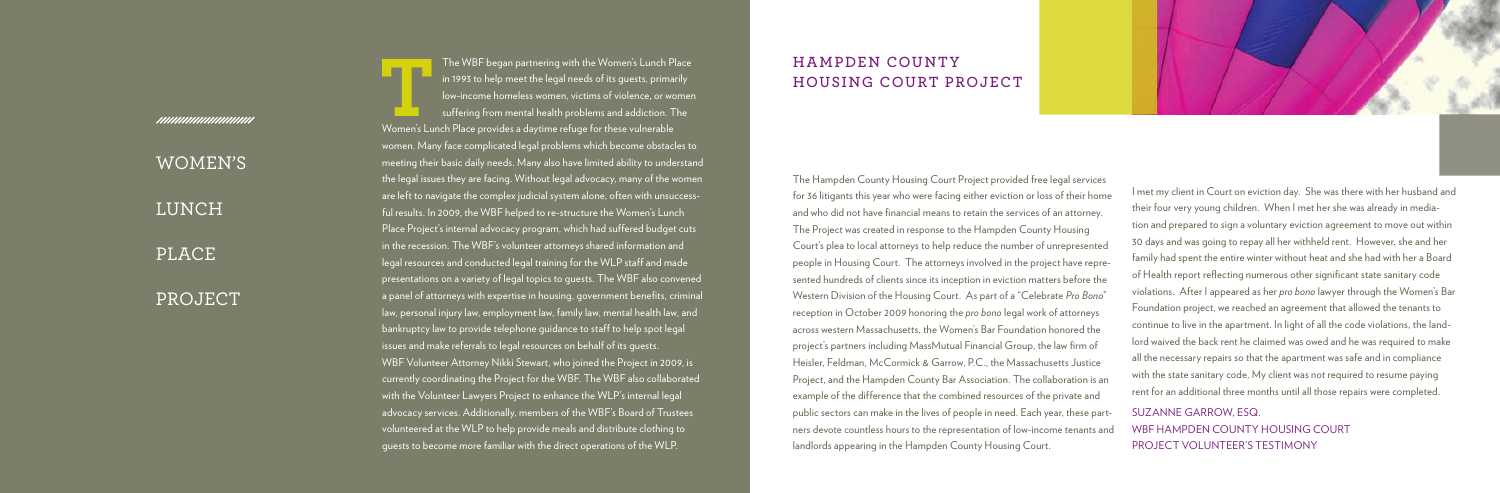**continued**

## **EXECUTIVE PRODUCER**

Bingham McCutchen LLP

**PRODUCER**

Goodwin Procter LLP

## **DIRECTORS**

Blue Cross Blue Shield of Massachusetts, Inc. Burns & Levinson LLP Choate Hall & Stewart LLP Conn Kavanaugh Rosenthal Peisch & Ford, LLP Donoghue Barrett & Singal, P.C. Dwyer & Collora, LLP Fidelity Investments Foley Hoag LLP Huron Consulting Group, Inc. McCarter & English, LLP

The WBF's annual fundraiser, Lawyers Stand Up for the WBF, prides itself on being the funniest legal event all year. Returning for a command, repeat performance, David Yas, Publisher and Editor-in-Chief of Massachusetts Lawyers Weekly, hosted the event (and kept his shirt on the entire evening). WBA's President Michelle Peirce of Donaghue Barret and Singal, P.C. displayed "Presidential" humor in her witty jokes of the pressures and

pleasures of the legal profession. New to the 2009 lineup, Habeas Chorus, a group of lawyers from WilmerHale performing humorous musical parodies, exhibited its longstanding tradition of bringing people together, showcasing the spirit of the firm, and poking fun at anyone or anything that affects the legal community. The group's appearance at Comedy Night marked its first performance outside WilmerHale. Jeff Kreisler, former lawyer and professional comedian, inspired our local legal talent to consider giving up their day jobs and join the pro tour! The Live Auction included rentals on Cape Cod, Martha's Vineyard, and Western MA, a Boston Harbor Boat Ride and a Hyannis Golf Outing. The WBF's first silent auction generated its own unique form of entertainment in addition to providing an opportunity for everyone to provide further support of the WBF. Combined, the event raised approximately one-third of the WBF's operating budget for the year.

## THE WBF WOULD LIKE TO THANK THE FOLLOWING SPONSORS OF THE **2009 Lawyers 'Stand Up' for the WBF Comedy Night Event**

The WBF honored Foley Hoag LLP and Martha Vasconcellos with *pro bono* awards for 2008 at the annual fundraiser. Foley Hoag LLP was honored for its pioneering program in the field of domestic violence prevention. Foley Hoag's Domestic Violence Prevention Program provides legal representation to low-income victims of domestic violence referred to the firm by the Women's Bar Foundation and several other victim services providers. In 2008, Foley Hoag represented nearly 90 victims of domestic violence and sexual assault, drawing on the resources of more than 80 lawyers, technology specialists, summer associates, law clerks and paralegals at the firm. At least 20 associates actively handle 209A, sexual assault, immigration, housing, education and other types of cases for victims.



## **Lawyers Stand Up for the WBF**

## **DIRECTORS (continued)**

Mintz, Levin, Cohn, Ferris, Glovsky and Popeo, P.C. Nixon Peabody LLP Robins, Kaplan, Miller & Ciresi L.L.P. Seyfarth Shaw LLP StoneTurn Group, LLP Wilmer Cutler Pickering Hale and Dorr LLP

## **PATRONS** Bowditch & Dewey, LLP Cetrulo & Capone LLP Day Pitney LLP

## 

Brody, Hardoon, Perkins & Kesten, LLP Bromberg & Sunstein LLP Davis, Malm & D'Agostine, P.C.

## **PATRONS (continued)**

Demeo & Associates, P.C. Donovan Hatem LLP Eckel, Morgan & O'Connor Eckert Seamans Cherin & Mellott, LLC Ernst & Young Fish & Richardson P.C. Morgan, Brown & Joy, LLP Nutter McClennen & Fish LLP Ogletree, Deakins, Nash, Smoak & Stewart, P.C. Ropes & Gray LLP Sloane and Walsh LLP Sugarman, Rogers, Barshak & Cohen, P.C. Sugarman and Sugarman, P.C. Todd & Weld LLP Zelle Hofmann Voelbel & Mason LLP

Martha Vasconcellos, Brazilian native, 1968 Miss Universe, and Supervisor of the Domestic Violence Program at the Massachusetts Alliance of Portuguese Speakers ("MAPS") was recognized for her tireless support and advocacy for victims of domestic violence within the Portuguese-speaking community in Boston. She assists victims in obtaining *pro bono* attorneys to represent them in the Family and Probate courts on family law and Abuse Prevention orders and to immigration attorneys for Violence Against Women Act Self Petitions, U visas and T visas. She supports these victims as they go through the legal process including explaining the U.S. legal system, which differs vastly from that in Brazil and Cape Verde. In 2008, MAPS referred 19 cases to the WBF and Martha, herself, provided support on 10 of those cases.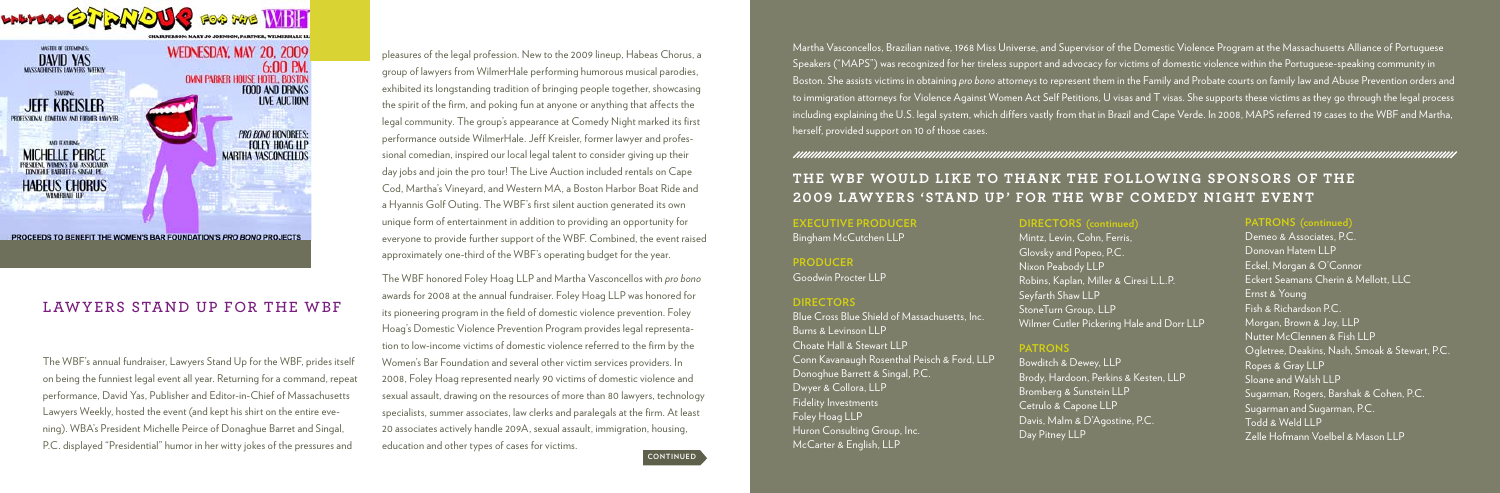**Thank** you to **those who so generously donated to the WBF in 2009 Leila J. Robin son C i r c e (\$5,000+/year)** Boston Bar Foundation Bushrod H. Campbell and Adah F. Hall Charity Fund Butler's Hole Fund Cabot Family Charitable Trust

Epstein, Elaine IKON Office Solutions, Inc. Lloyd, Diana Massachusetts Bar Foundation

**Blanche Braxton Le e l (\$2,500+/year)**

Higgins, Erin and Doug Rosner Johnson, Mary Jo Schwartz, Lynda

**Jennie Loitm a n BARRON LEVE** Casper, Denise Durant, Maria and Thomas Blackburn G. W. Cadbury Charitable Trust Krokidas, Maria LeBlanc, Marianne Donovan, Janet and Tony Rodriguez Wichers, Christine Zais, Kenneth **Emma Fall**

## **Scholfie ld Le e v (\$500+/year)**

Boland, Beth Cushing, Colleen Dodson, Anna Gay Smith, Jennifer Hanlon, Donna Stoehr Macauley, Leiha Martin, Gina McMorrow, Melissa Moore, Kerry Nardone, Kristy Netski, Christine

Partners HealthCare Pratt, Krista Green Ritvo, Elizabeth Sabino, Jamie Ann The Jones-Perrault Family Vasconcellos, Martha Walker, Sally Wolfman, Toni

## **Sadie Schu m an Le e l (\$250+/year)**

Bloom, Sara Bogran-Acosta, Alida Cazabon, Rebecca DosSantos, Deborah Erickson, Karen Fabricant, Judith Finegan, Susan Fries, Elizabeth Shea Harris, Sue Hoffman, Karen Jorgenson, Kari Kolovos, Peter Mass. Alliance Of **Portuguese Speakers** McClean, Sarah McManus, Paula Mee, Siobhan Mulligan, Maureen

## **Donors**

Abelleira, Susan Abrams, Ruth Adams, Nancy Darlene Ainbinder, Meredith Allaire, Kristina Hendrickson Arrowood, Lisa Atwood, Mary Awad, Asha Aziz, Julie Bagdoian, Irene H Balandis, Stephanie Balfe, Seanna Ballard, Nancer

Barnard, Susan McHugh Barney, Jane Taubner Bayley, Ruth Bednar, Charlotte Berman, Pamela Biscardi, Rachel Bliss, Paula Block, Jessica Bombardieri, Lisa Bowens, Krietta Brash, Alisa Braunstein, Alice Brendel, Katherine Bresolin Silver, Sarah Brown, Angel Kelley Brown, Katherine Brusie, Elizabeth Carozza, Amanda B. Carroll, Martine Casey, Meegan Catino, Windy Rosebush Cecil, Sarah P Ceglarski, Kathleen Chakravorty, Meenakshy Clark, Hunt And Embry Cohen, Susan Connolly, Thomas E. Conroy, Christopher

Conte, Jessica Cook, Kate Corti, Anna Cowhey, Diana Cremins, Nancy Crockin, Susan Crowley, Elizabeth G Cummings, Kristine Ann D'Alcomo, Joanne D'Alcomo, Joanne D'Alelio, Melissa Daum, Caryn Davidson, Shepard Davilas, Christina DelTufo, Kara Dempze, Nancy E. Deneke, Catherine Congdon Dertz, Emily DiGiovanni, Jill Dilando, Theresa Dougherty, Kimberly Dubin, Jessica Dunlap, Sabrina Durant, Leigh-Ann Dussi, Gina Ekey, Amanda Erkan, Murat

Faro, Meredith Fearey, Margaret S Feeney, Mary Fiedler, Mia Fleming, Darien Foley, Margaret Freedman, Donald French, Carolyn Friedman-Boyce, Inez Friery, Susan Frost, Rainer Fry, Sharon Gallant, Steve Gallop, Jennifer Gannon, Lurleen Gard, Deanna Gault, Robert M Gennis, Aida Abboud Gertner, Nancy Ghia, Kiran Gilbert, Cynthia Gosselin, Judy Graef, Gretchen Bauer Greaney, Jennifer Grossberg, Jill Haddad, William A Hartner, Ann Hartnett, Susan

Hatch, Jennifer Healey, Maura Tracy Henry, Vickie Hertel, Jaime Holt, Lorraine Houlding, Elizabeth Hurley, Regina M. Huston, Julia Jacobson, Lisa Juliar, Diane Kalaitzidis, Viki Kaplan, Tamsin Kauffman, Joyce Kearns, Ellen Keith, Michelle Kerrigan, Mary Beth Krueger, Dana Kuhlman, Caroline LaPlume, Chiara Lauzon, Danielle Marie Leoney, Antoinette Levine, Devorah Liazos, Melissa Lindauer, Margo Litsas, Helen Lonergan, Amy Macnutt, Teresa R Maitin, Emily

Malone, Kathleen Mann, Gail S Martel, Genevieve Martin, Ingrid Mason, Sheri Matthews, Patricia A Mattson, Ruth Matza, Nancy McCabe, Diane McChesney, Lisa McCrann, Maureen T McGrane, Constance McKenna, Karen Medvedow, Elisabeth Meister, Pamela Mitchell, Barbara Mitchell, Kathleen H Moore, Jameel Moran-Nieves, Myrialis Moreau, Darlene Moreschi, Helen Mullen, Karen Mulligan, Lia Mulloy, Sherry Yee Murphy, Siobhan Murray, Suzanne Murtagh, Marisa Muse-Fisher, Julie

Newman, Dara Newman, Jennifer Samsel Newman, Jody O'Connell, Mary-Kathleen O'Connor, Kathleen O'Connor, Kevin O'Donnell, Barbara O'Donnell, Catherine O'Donoghue, Robin Dana O'Leary, George Ortiz, Carmen M. Pastori, Terri Patalano, Donna Jalbert Patton, Kathleen Pauly, Ann Peirce, Georgia Pennington, Gail Pilotte, Greg Plasse, Patricia Platt, Simon Pomarole, Tim Porter, Jaimeson Prosnitz, Susan Quirion, Pauline Quiroga, Maria Randall, Donn Regan, Stephanie Reiner, Nancy

Peirce, Michelle Petrucelli, Jodi Ryan, Mary Shirahama, Kristin Singal, Bruce Tisler, Bonnie Tyrrell, Jayne Vecchione, Constance Walker, Sara A Winter, Kimberly Yahia, Terri Zucker, Ellen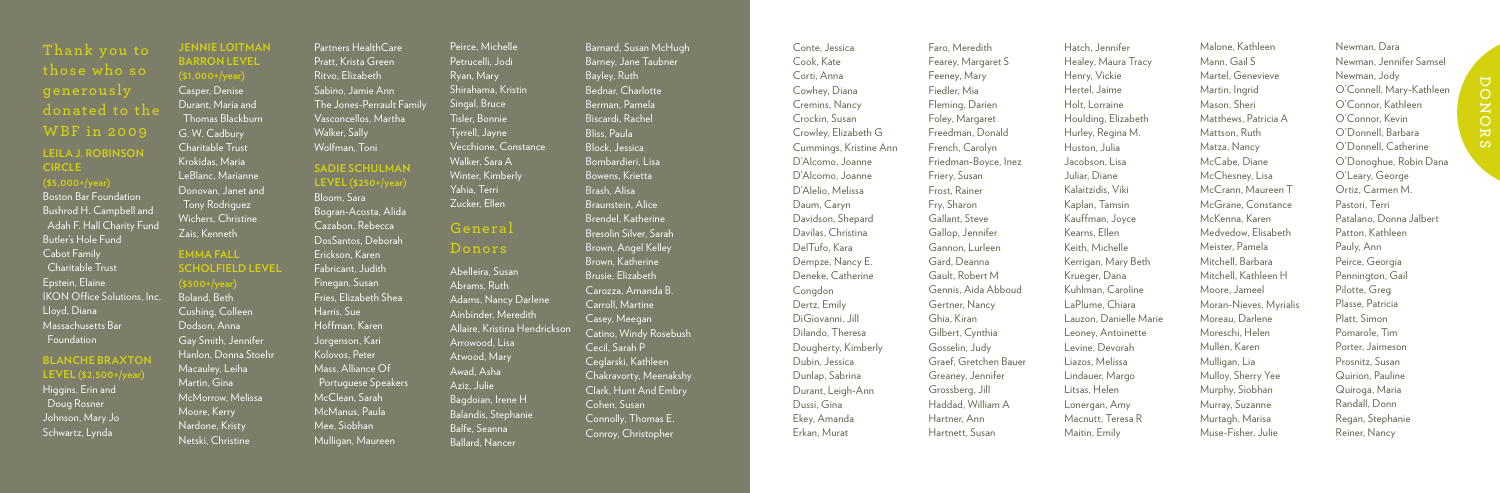Richmond, Nell Rieder, Wendy Riley, Lynne Roberts, June Robidoux, Andrea L C Rogers, Kate Roman, Regina Rossi, Catherine Rotman, Steven Bruce Rush O'Mara, Martha Rusnak-Carlson, Sabrina Russo, Francesca Sarason, Ernest Saubermann, Jennifer Scammon, Kristen Schulte, Katherine Sethi, Maya Shaevel, Eileen Sharton, Brenda Sheldon, Heidsha Slattery, Eve Solomon, Bonnie Solt, Christine St John, Jessie Pellegri Sullivan-Puccini, Sharon Taylor, Laura Tewksbury, Jane

The Belli-Picersic Household Tholen, Laura Thomas, Cindy Vincent Thompson, Christine Tittemore, Lisa Torpey, Pamela Trevisan, Maria Tritta, Erica Turner, Sarah N Unflat, Laura Wald, Sarah Walker, Suleyken Warren, Elizabeth Weinman, Kathy Weinstein, Jeffrey Welling, Karen Wright, Claudia Trevor Zagami, Lynne J Zimbel, Barbara Zimmerman-Diaz, Jill Zurietti, Amanda

**We owe immense gratitude to the at tor neys who volunteered for our projects in 2009** Abboud Gennis, Aida Angelini, Laura Aplegren, Jill Applegarth, Valenda Avazyian, Mary Beth Aziz, Julie Baehr, Kristina Bagger, Paula M. Bannon, Caitlin Bartley, David Beail-Bridges, Sheila Berman, Pam Bhatt, Manisha Bickford, Dorothy Biscardi, Rachel

Black, Barbra Bogart, Jayne Boonin, Sarah Brendel, Katherine Brennan, Tess Brodie, Rebecca Brusie, Elisabeth Budrewicz, Heather Butler, Chris Capozzoli, Diane Cartee, Jennifer Cazabon, Rebecca Chase, Mary Ann Constantine, Claire Corbett, Jr., Mark J. Cornell, Andrew Corraro, Anne Marie Costa, Susan Cottreau, Sheri Crimmins, Betsy Crockett, Jill Dash, Adam Dean, Hanna Debrosse, Melanie Desmarais, Erin Dhar, Vilas DiLando, Theresa Dinsmore, Raymond

Dionne, Dena DiTusa, Robert Donovan, Janet Dorsey, Amy Dougherty, Kim Drosnin, Deborah Dugan,Regina Durkin Gray, Marita Dussi, Gina Edmonds, Pauline Egloff, Amy Farwell, Ellen Fegan, Marisa Fernandes, Carmina Finnegan, Susan Fischer, Yulia Fishkin, Ellen Flanders, Shannon Flannery, Katherine C. Flessas, Myrto Fonseca, Naseam Fortuna, Jillian Frolin, Fern Garrison, Jane Garrow, Suzanne Gerhard, Wynn Getchell, Sarah Gleason, Malana

Glenn, Janet Goldenhersh, Stephanie Goldstein, Amy Grassia, Alex Harrigan, Bernadette Harrison, Melissa Hatch, Jennifer Hershberg, Abbe Higgins, Erin Horman, Rachel Hughes, Kirsten Hurlbut, Kim Hyne, Douglas R. Jablonski, Marie Jacobson, Lisa Joyce, Debra Karmely, Maritza Katz, Steven Killingsworth, Elizabeth Klein, Ilene Lacivita, Mary Laporte, Claire Larson, Olive Lavell, Justin Lazar, Renee LeBlanc, Marianne C. Lee, Laurance Lee, Maureen A.

Leighton, Kelly Lemire, Patricia Leone, Madeline Leshin, Michael Levesh, Pat Levin, Tamilyn Licursi, Christina Lindaur, Margo MacKenzie, Rose MacLellan, Allison Mangum, Paula Marra, Kari Lynn McClean, Sarah McConnell, Wyatt McCormick, Thomas Meister, Pamela Meklis, Maria Melton, Iris Merryman, Mithra Miller Walli, Megan Mitchell, Barbara Montague, Juliette Moore, Melissa Munroe, Deanne Murray, Brian Nardone, Kristy Nemens, Kate Newman, Jennifer

Nickerson, Lori Noviello, Erica O'Brien, Katharine O'Connor, Michael Oro, Barbara O'Toole, Andrew Ouellette, Emily M. Paine, Kyle J. Palmquist, Cindy T. Paradiso, Tina Parkman-Lyles, Ardrena M. Passaretti, Katie Patalano, Donna Phillips, Patricia A. Pinkos, Nicole Polito, Thomas Pond, Leigh Ann Porter, Jaimeson Quattrucci, Johanna Quirio, Pauline Rasmussen, Shaina Reed, Erin Rogers, Kathryn Rosi, Laura Rothschild, Suzan Roxburgh, Sarah Rule, Lisa Russo, Charlene

Ruttenberg, Miriam Sadr, Reza Schmerbeck, Heidi Schwartz, Wendy Seidman, Ilen Serling, Sarah Serrato, Veronica Shah, Sonia Shiraham, Kristin Shukla, Rashima Simmons, Antigone Sollins, Amy Solomon, Matthew Spero, Denise Squillante, Denise St. Florian, Alisia Stevens, Kimberly Stewart, Lynn Stewart, Nikki Stone-Turesky, Gayle Strasser, Carrie Tobias, Allison Tonko, Peter Tripp, Jessica Tsizer , Elena Tzambazakis, Mary Unflat, Laura Van Kooy, Karen

Van Tine, Carolyn C. Varon, Dorothy Vitale, Lauren Wade, Ellen Weston, Amy Whelan, Veronica Whit, Jesse White, Meredith Williams, Drusilla Wislocki, Anna K. Withers, Ruthie Wongmo, Tsering Yang, Elaine Zimble, Barbara Zoob-Hil, Rachel Zywien, Stephanie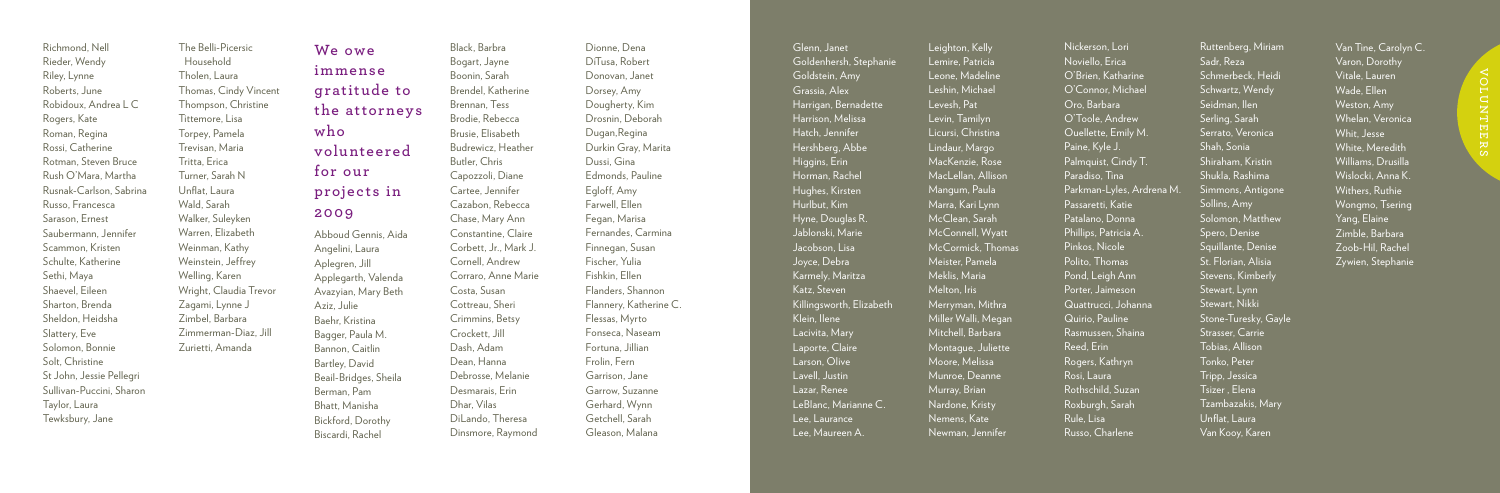## **Become a Volunteer Attorney**

Volunteering for one of the *pro bono* projects of the Women's Bar Foundation is rewarding, challenging, educational, and inspiring. Not only will you receive comprehensive training in an area of law you may not otherwise Women's Bar Foundation is rewarding, challenging, educational, and inspiring. Not only will you receive comprehensive training in an area of law you may not othvices to people who do not have access to legal representation. The people we serve in our programs desperately need your help. And you won't be alone. We assign mentors to our volunteer attorneys, and your mentor will be there to provide guidance, answer questions, review documents, and more.

## **Become a Mentor**

One of the most important components of the Women's Bar Foundation *pro bono* projects is our commitment to provide mentors to volunteer attorneys. Each volunteer attorney is paired with a senior attorney who specializes in a discrete field of law. Over the years, we have found that mentors truly distinguish the Women's Bar Foundation *pro bono* projects. We need mentors for all of our *pro bono* projects. If you are willing to share some time and wisdom with a new attorney, please contact the WBF via e-mail at wba@womensbar.org or by telephone at 617-973-6666.



## **Become a Contributor**

The Women's Bar Foundation is a 501 (c)(3) organization, dedicated to providing *pro bono* legal services to indigent and low-income individuals, primarily women and children. We are funded exclusively through the generosity of grants, foundations, educational institutions, firms, corporations, and private donors. The WBF leverages each donation for the greatest return on investment, and every donation makes a measurable and lasting difference to the WBF. All contributions to the Women's Bar Foundation are fully tax deductible. To make a contribution, visit us online at http://www.womensbar.org/WBF, or send a check to: Women's Bar Foundation, 27 School Street, Suite 500, Boston, MA 02108.

**2009 Abuse Prevention Order Referrals**

• Foley Hoag LLP Domestic Violence Prevention Program

• Mintz, Levin, Cohn, Ferris, Glovsky and Popeo P.C., Domestic Violence Project

• Sullivan & Worcester LLP Domestic Violence Representation Program

• Bingham McCutchen LLP Domestic Violence Prevention Program

• Liberty Mutual Insurance Company Legal Department

**Special thanks to the following firms who hosted our W BF Project trainings in 2009**

• Bowditch & Dewey LLP

• Goodwin Procter LLP

• Mintz, Levin, Cohn, Ferris, Glovsky and Popeo P.C.

• Wilmer Cutler Pickering Hale and Dorr LLP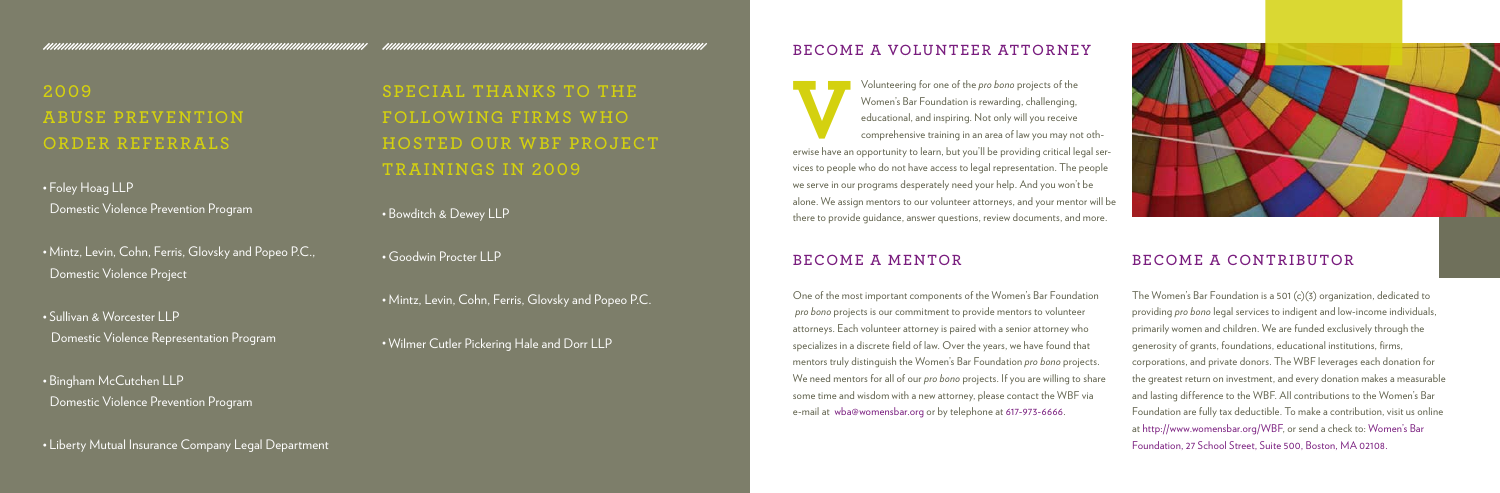



1 \$49,938

pledges & individual donations <sup>1</sup>

**GRANTS** 







fundraising

**PROGRAMMING** 

1 \$23,507

\$103,084

\$220,305









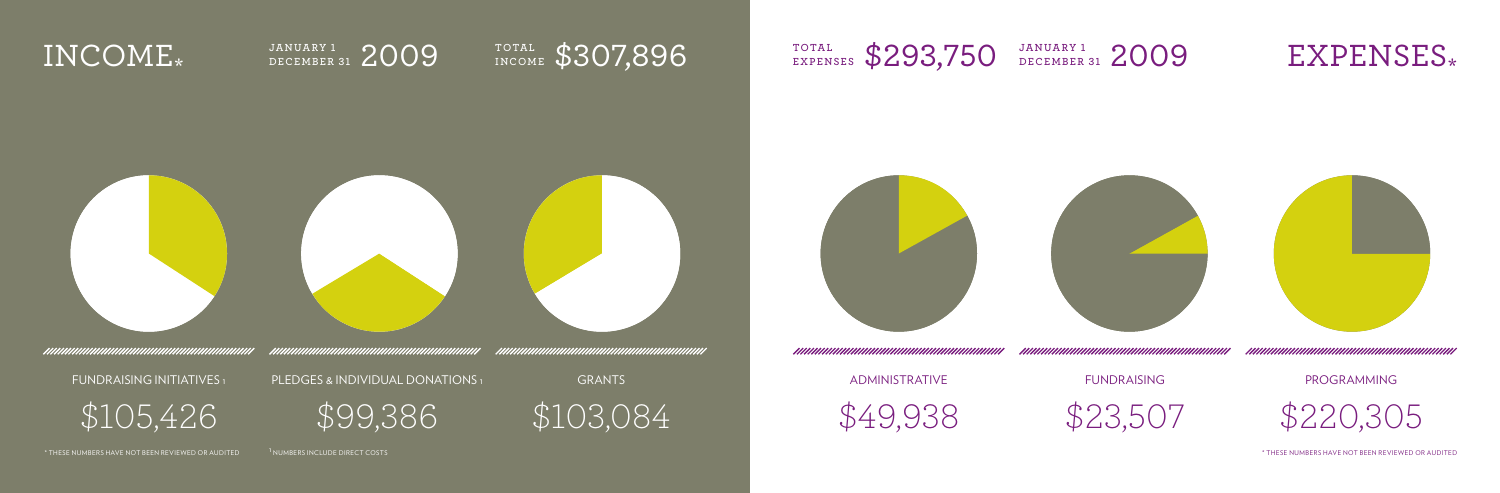# **2009 Officers**

**PRESIDENT** Erin Higgins, Conn Kavanaugh Rosenthal Peisch & Ford, LLP

President-Elect Maria Durant, Dwyer & Collora, LLP

**SECRETARY** Rebecca Cazabon, Foley Hoag LLP

**TREASURER** Jamie Ann Sabino, Administrative Office of the Trial Court

# **2009** STAFF

Vice President Jennifer M. Gay Smith, Ropes & Gray LLP Executive Director Nicci Meadow

Supervising Attorney Rachel Biscardi

Staff Attorney Lisa Jacobson

Marketing Communications Associate Lisa Brown

Administrative Assistant Jade Franco

**2009 Board of Trustees**

Kate Cook, Deputy Counsel to the Governor Colleen Cushing, Bowditch & Dewey, LLP Anna E. Dodson, Goodwin Procter LLP Janet Donovan, Casa Myrna Vazquez Karen Erickson, Massachusetts Commission Against Discrimination Donna M. Evans, Greenberg Traurig, LLP

Susan M. Finegan, Mintz, Levin, Cohn, Ferris, Glovsky & Popeo, P.C. Donna Stoehr Hanlon, VP & Associate General Counsel, Fidelity Investments Mary Jo Johnson, Wilmer Cutler Pickering Hale and Dorr LLP Marianne C. LeBlanc, Sugarman and Sugarman, PC Sarah McClean Melissa Sampson McMorrow, Nutter McClennen & Fish LLP Jo Frances Meyer, Senior Dev. Officer, Women's Health, Brigham and Women's Hospital Kristy Nardone, Massachusetts Office for Victim Assistance Michelle Peirce, Donoghue Barrett & Singal Krista Green Pratt, Seyfarth Shaw LLP Lynda Harbold Schwartz, Ernst & Young LLP Sally A. Walker, Blue Cross and Blue Shield of Massachusetts, Inc. Christine J. Wichers, U.S. Attorney's Office Terri Yahia, Senior Corporate Counsel, Claims Department, Liberty Mutual Insurance Company